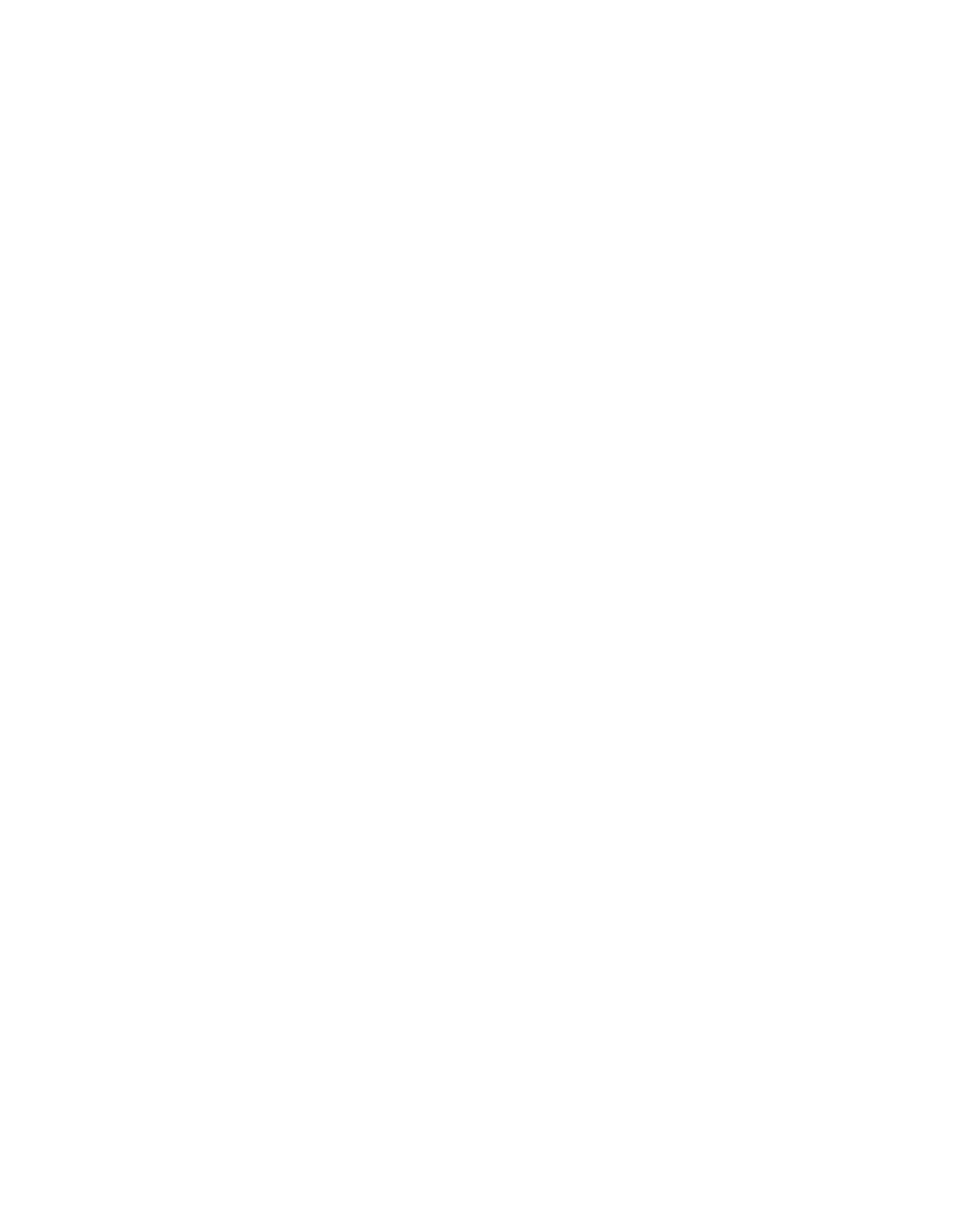

## 24TH JULY 2020 GRADUATION DAY

Dear Proud Parents and Guardians,

Friday July 24 th at Mary's let us celebrate together your little ones' **GRADUATION DAY**.

Like every year we at **Precious Children** are excited to host this heart-rending event that sees your children head to the next step !



daycare

**GRADUATION DAY**

**Congratulations Class of 2020 !**

Look forward to this date and do not think of anything else : **Gowns**

**Hats Diploma Memory Box** All provided for to make this day an unforgettable one

────

Precious children 8 St. Mary's Road Crumlin – Dublin 12

01 406 77 99

www.carebearworld.ie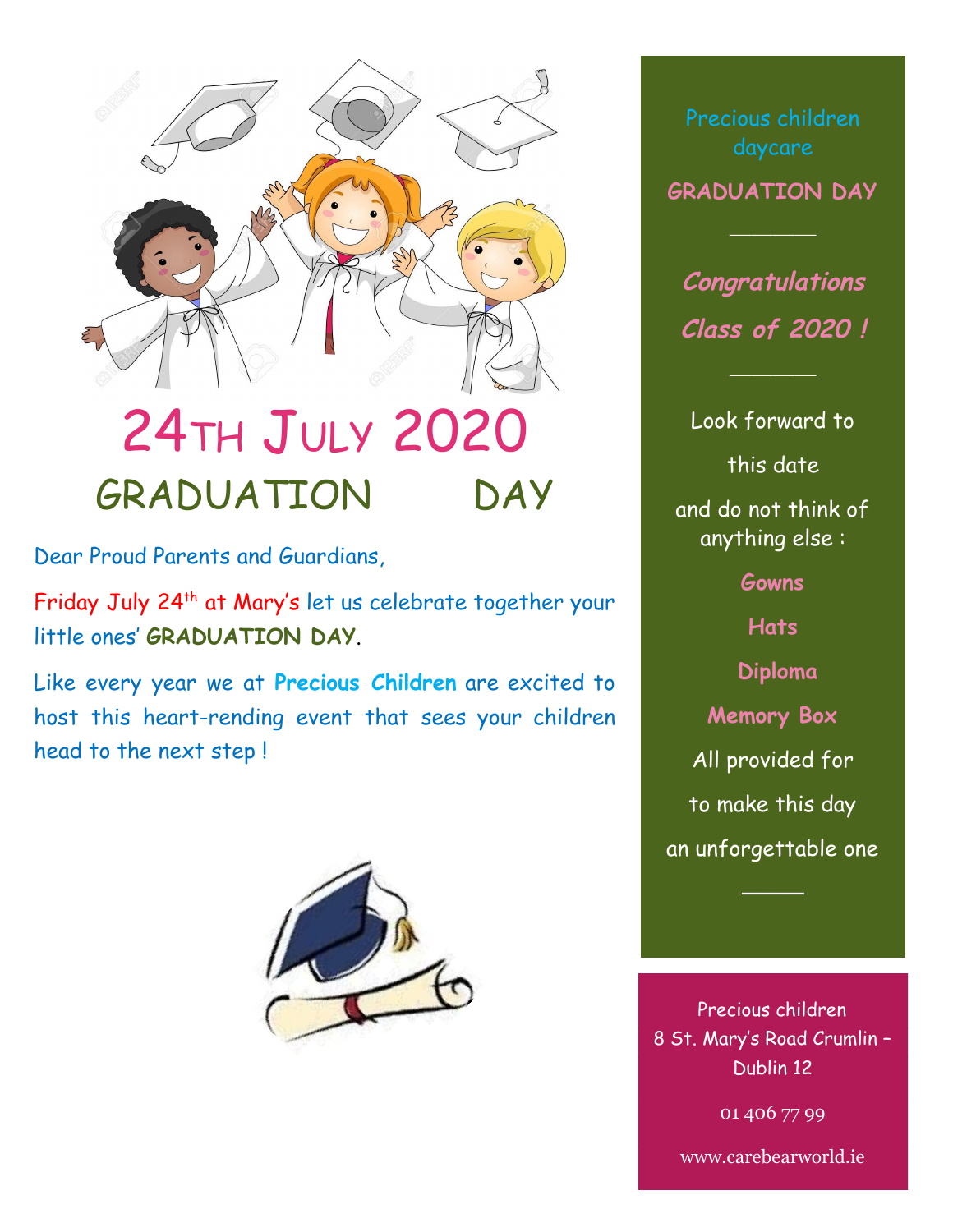

## **Some extra information for all children's graduation**

On graduation day every child can be accompanied by one adults to **precious children daycare** on the 24th July 2020. Location and times to be updated due to social distance and also weather permitting.

Graduation will last up to one hour per class group

We will be asking parents to take part in weekly activities coming closer to the date. Please fill in form if interested.

Gowns and Hats are part of the grauation they will need to be collected and returned to creche more information nearer time.

## **Pictures will be taken by parents at home with hats and gowns**

End of year graduation video of the pre-school class 2020 will be provided.

Please ensure you fill out the form below if your and you are taked part

We wish to thank you in advance for your participation and cooperation and we look forward to seeing you on your child's GRADUATION DAY !

| Child's Full Name                                                                                                                                                                                                              |
|--------------------------------------------------------------------------------------------------------------------------------------------------------------------------------------------------------------------------------|
| Address                                                                                                                                                                                                                        |
| Parent's/Guardian's contact numbers experience of the state of the state of the state of the state of the state of the state of the state of the state of the state of the state of the state of the state of the state of the |
| Parent's/Guardian's Relationship to child                                                                                                                                                                                      |